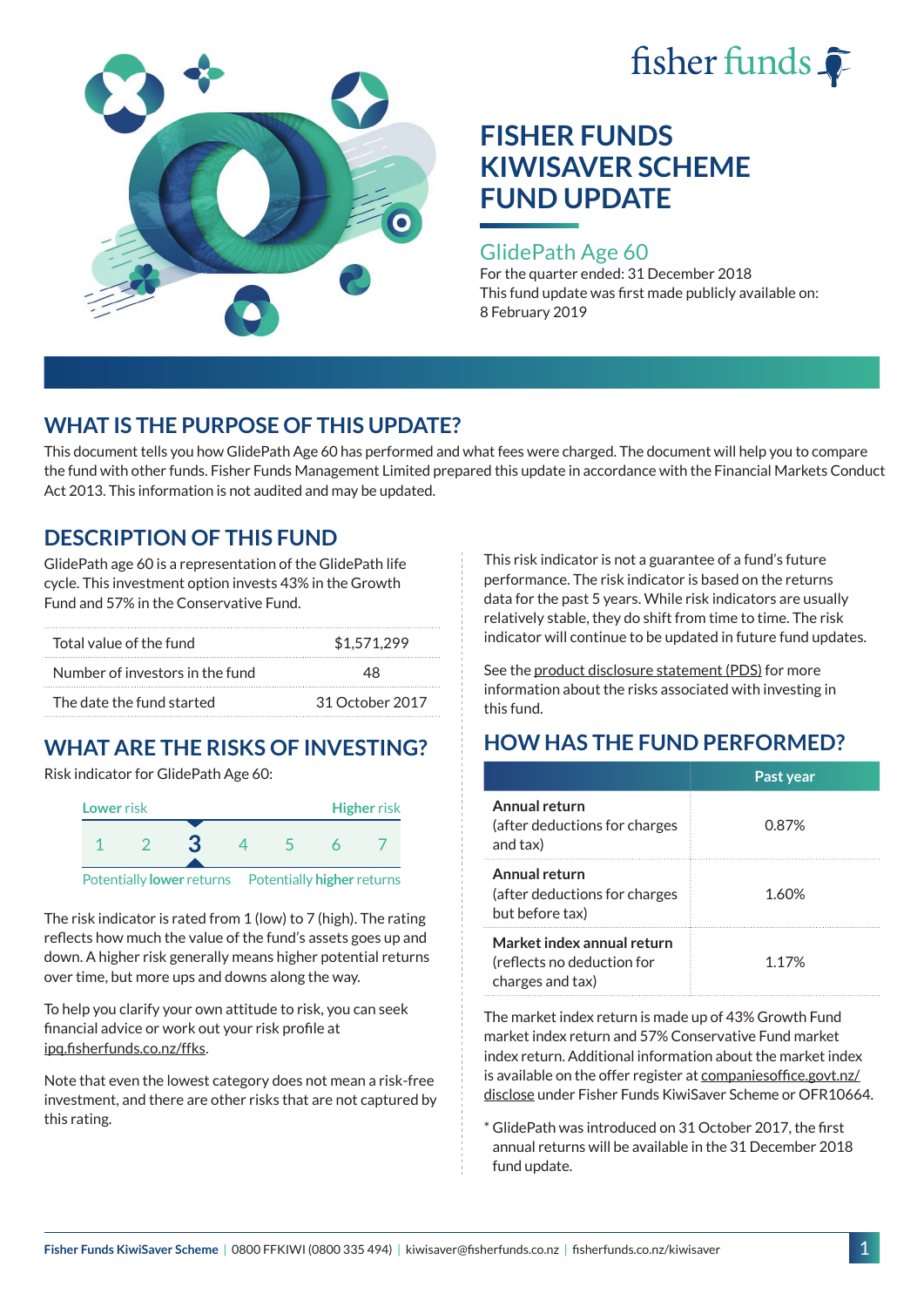### **WHAT FEES ARE INVESTORS CHARGED?**

Investors in GlidePath Age 60 are charged fund charges that include GST. In the year to 31 March 2018 these were:

|                                                | % of net asset value   |
|------------------------------------------------|------------------------|
| <b>Total fund charges</b>                      | 1.19%                  |
| Which are made up of:                          |                        |
| Total management and<br>administration charges | 1.19%                  |
| Including:                                     |                        |
| Manager's basic fee                            | 0.89%                  |
| Other management and<br>administration charges | 0.13%                  |
| Total performance-based fees <sup>1</sup>      | 0.17%                  |
| Other charges:                                 | \$ amount per investor |
| Annual membership fee                          | \$36                   |

Small differences in fees and charges can have a big impact on your investment over the long term.

## **EXAMPLE OF HOW THIS APPLIES TO AN INVESTOR**

Sarah had \$10,000 in the fund at 31 October 2017 and did not make any further contributions. At 30 September 2018, Sarah received a return after fund charges were deducted of \$87 (that is 0.87% of her initial \$10,000). Sarah also paid \$36 in other charges. This gives Sarah a total return after tax of \$51 for the period.

## **WHAT DOES THE FUND INVEST IN?**

#### **Actual investment mix**

This shows the types of assets that the fund invests in.



#### **Target investment mix**

This shows the mix of assets that the fund generally intends to invest in.



### **Currency hedging**

The currency hedge ratios for each asset class (hedged into NZD) at quarter end are:

|                                    | 'Benchmark | Actual |
|------------------------------------|------------|--------|
| International fixed interest       | 100%       | 99.1%  |
| Australian equities                | 70%        | 67.8%  |
| International equities             | 5ሰ%        | 42 9%  |
| Listed property (overseas portion) | 70%        | 70.1%  |